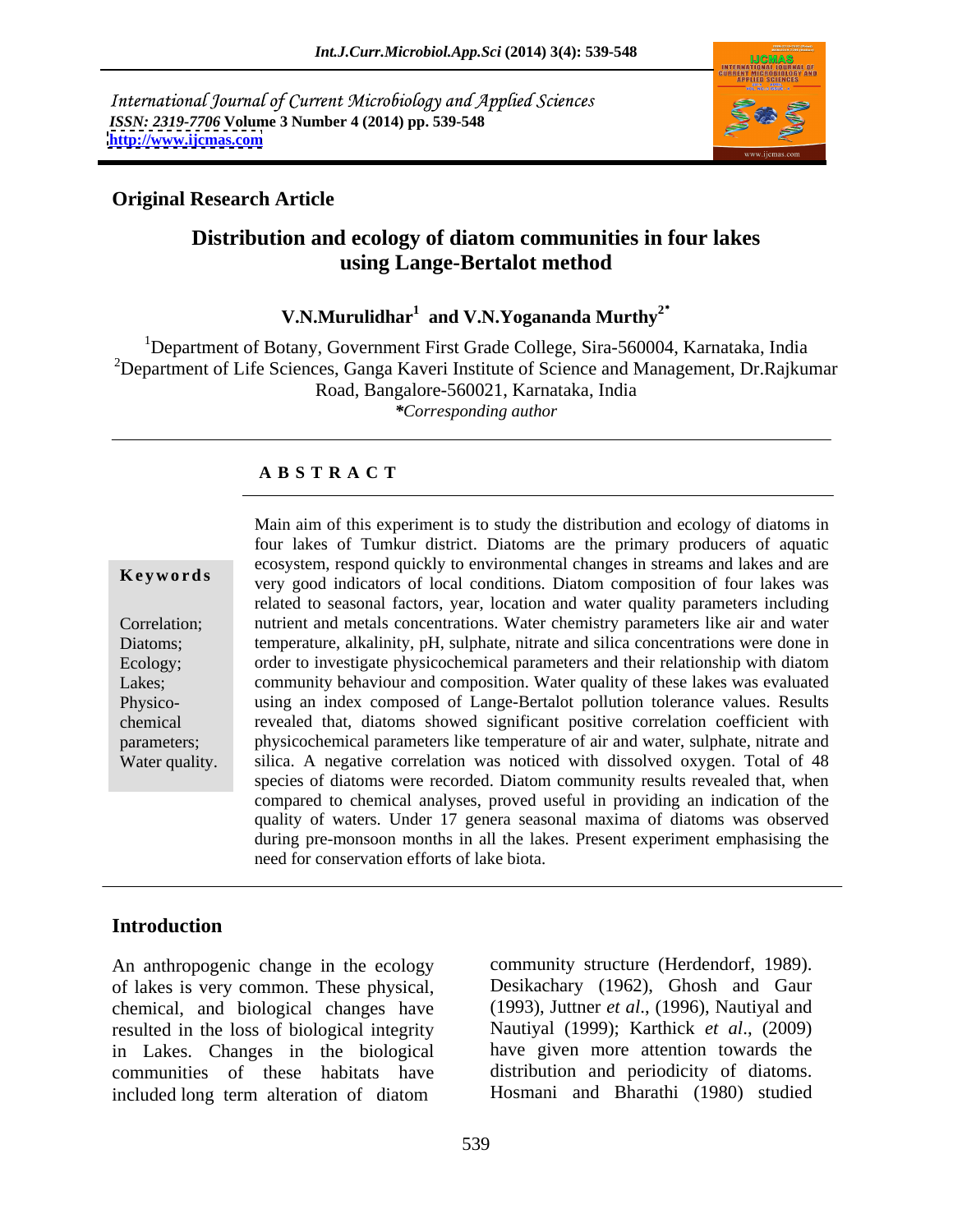organic pollution using diatom species. Studies using diatom assemblages to rivers, streams and lakes (Juttner *et al*., predict environmental changes slowly progressed in India through the works of the species-rich group of photosynthetic Gopinath (1984) and Juttner *et al.*, (2003). eukaryotes, with enormous ecological Diatoms constitute the most powerful significance and great potential for indicators of water quality and the environmental effects of water chemistry parameters. Eloranta and Soininen (2002), considerable popularity throughout the Kelly (2006), Taylor *et al*., (2007) have world as a tool to provide an integrated used diatoms as water quality indicators of reflection of water quality (Atazadeh *et*  river water. Tumkur district has large *al.,* 2007). Sensitivity and tolerance of number of lakes and reservoirs. Many are diatoms to specific physical and chemical rain fed while a few are connected to variables like pH, electrical conductivity, channels of rivers that flow through the nitrates, phosphates and biological oxygen district. Diatoms are ubiquitous, demand (BOD) and inherent ecological unicellular micro organisms that form the patterns was investigated across countries basic bulk of planktonic population in (Sabater *et al.*, 2007; Alakananda *et al.*, fresh waters characterized by siliceous cell 2011). fresh waters characterized by siliceous cell wall enveloped by an organic case mostly composed of polysaccharides and proteins external factors. Number of investigators attach to substrates and integrate has discussed the role of physico-chemical phosphates, silica and calcium in the 1986). Many indicators have been distribution of diatoms. Diatoms have developed to infer environmental shown to be reliable indicators of specific conditions using diatoms including several groups, diatom-based pollution the primary producers of aquatic monitoring has proved to be rapid,

been implemented worldwide to monitor 2009; Karthick *et al*., 2011). Diatoms are eukaryotes, with enormous ecological significance and great potential for environmental application. During the last decades, diatoms have gained

(Round *et al*., 1990). Diatoms thrive in influenced by variety of physical and both freshwater and marine environments biological factors. Diatoms are sensitive to and have a very high efficiency of changes in the water chemistry in which photosynthetic reaction (Fumanti *et al.*, they exist. Thus a change in nutrients, 1997; Vincent and James, 1996). The salinity, pH and number of other factors ecology of freshwater diatoms has been will allow majority of diatom community studied by Munawar (1974), to grow and reproduce more quickly, thus Ramakrishnaiah and Sarkar (1982), Zutshi the community composition changes as a and Khan (1988). They are of the opinion whole in response to changes in that, distribution of diatoms is determined environmental conditions. Diatoms would by their internal physiology rather than the be better for assessment because they parameters such as pH, nitrates, organism life (Stevenson and Lowe, water quality problems such as organic community composition and autecological pollution, eutrophication, acidification  $\&$  indices which evaluate changes in diatom metal pollution as well as for general assemblages due to sensitivity and water quality (Bellinger *et al*., 2006; Pan tolerance of the species to environmental *et al*., 1996; Gaiser *et al*., 2004). Among variables (Porter *et al*., 1993). Diatoms are efficient and cost-effective technique has environmental perturbations and henceDistribution and abundance of diatoms are they exist. Thus a change in nutrients, salinity, pH and number of other factors attach to substrates and integrate conditions in that local area for the 1986). Many indicators have been developed to infer environmental conditions using diatoms including indices which evaluate changes in diatom the primary producers of aquatic ecosystem, respond quickly to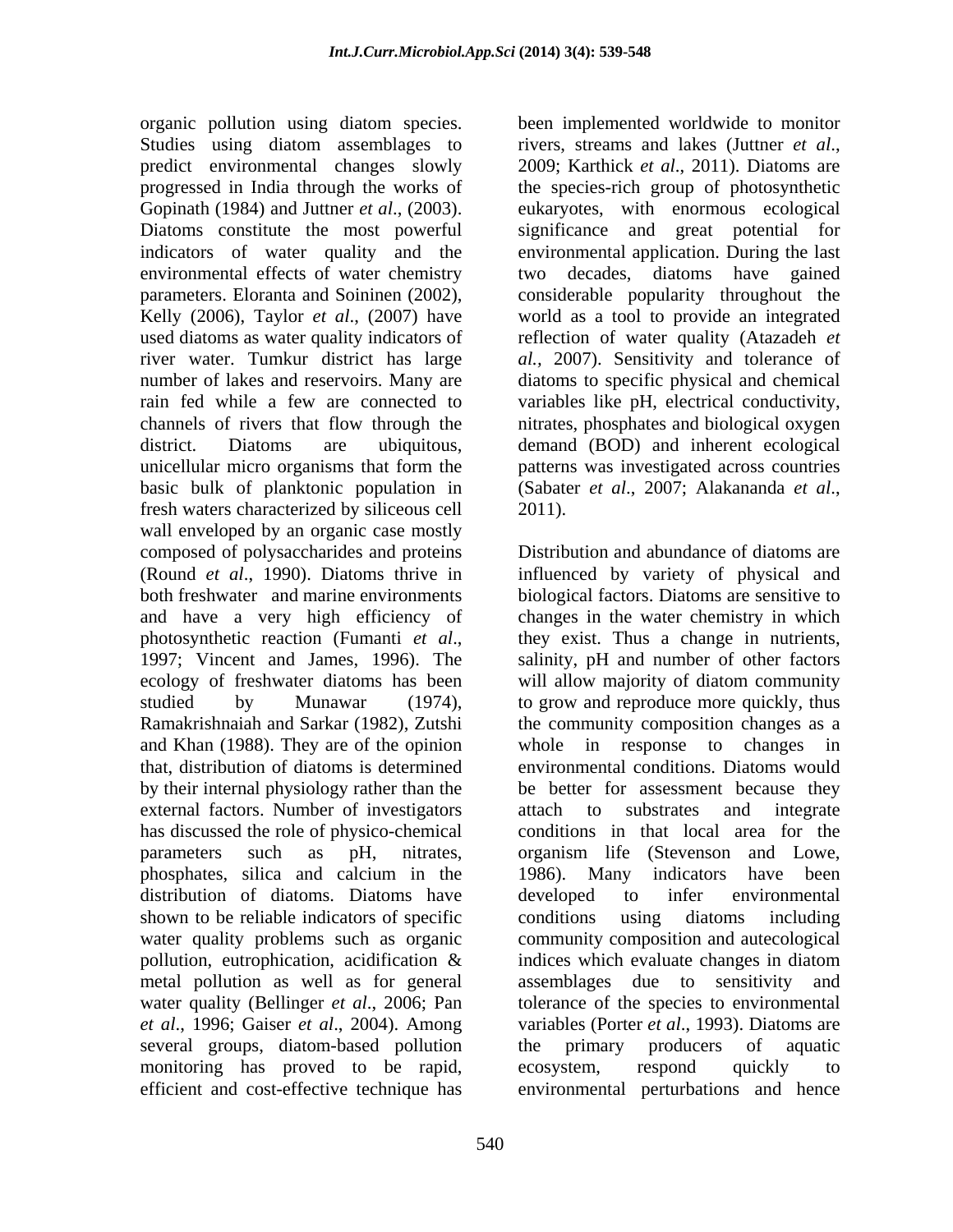used as a bio indicator across continents. were drawn with the help of camera lucida Present knowledge of diatom ecology and technique. Identification of diatoms up to their importance as a part of the species level was made following the environmental monitoring program in Indian lake ecosystems is very meager due Krammer and Lange-Bertalot (1986 to inadequate knowledge on its taxonomy, 1991); Round *et al*., (1990); Gandhi, although a few studies on river ecosystems (1998); Taylor *et al*., 2005 and Karthick *et*  have been reported. However, no attempts *al*., 2010. Laboratory processing of the have yet been made to use diatoms to diatoms was carried out by following assess the relative health of Lakes in standard methods suggested by Kawecka Tumkur district and how similar are the (2012). Samples are cleaned following Hot diatom communities in these systems to each other. In the present investigation, main objective was to investigate the medium and examined at 1250X using an relationship between diatom composition Olympus BH2 photomicroscope (Lohman, and impact of environmental variables and 1982). Counting of diatoms was done describe the distribution and periodicity of using Sedgwick rafter counting chamber. diatoms in four lakes and to test the ability of LBI (Lange-Bertalot Index) to determined after counting at least 400 comparatively assess the quality of lakes. valves in each sample using light

# **Materials and Methods**

In the present investigation, four lakes such as Gulur lake, B.G.Halli lake, Colony of two years (2010-2012) to conduct<br>lake and Teetha lake were selected in physicochemical analysis. Samples lake and Teetha lake were selected in physicochemical analysis. Samples<br>Tumbur district Among these Gulur lake collected from 10 cm to 30 cm below the Tumkur district. Among these, Gulur lake and B.G.Halli lake are located in Tumkur<br>urban taluk and drained with densely and Water temperature, pH, turbidity, urban taluk and drained with densely contaminated Gulur lake and B.G.Halli lake water is mainly used for drinking with a Barnant 30pH meter and DO was<br>nurnose of Tumkur town Two other lakes in measured with an YSI 51B DO meter. purpose of Tumkur town. Two other lakes are measured with an YSI 51B DO me<br>such as Colony lake and Teetha lake are Water samples were collected such as Colony lake and Teetha lake are Water samples were collected in located in Koratagere taluk of Tumkur district with less human population and

lakes at monthly intervals for a period of two years (2010-2012). Algal samples were fixed in 4% formalin and diagrams

key characters suggested by Welsh (1964); HCl and KMnO4 method and slides were prepared using Pluerax as the mounting Relative abundance of each taxon was microscope.

# **Water analysis**

**Study area** populated area. Agricultural runoff electrical conductivity, dissolved oxygen more of plantation in catchment area.<br>ammonia, orthophosphate, sulphate, sulphate, **Diatom analysis Example 20** alkalinity, total hardness, biological Diatoms were collected from all the four standard suggested methods (American Water samples were collected from all the four lakes at monthly intervals for a period of two years (2010-2012) to conduct physicochemical analysis. Samples collected from 10 cm to 30 cm below the water surface during morning hours. Water temperature, pH, turbidity, were measured on the spot in the field with a Barnant 30pH meter and DO was measured with an YSI 51B DO meter. Water samples were collected in polypropylene bottles rinsed with distilled water were transported to laboratory for subsequent analysis like silicate, nitrate, ammonia, orthophosphate, sulphate, alkalinity, total hardness, biological oxygen demand and conductivity using standard suggested methods (American Public Health Administration, 1995) except for a modification of the ammonia assay first recommended by Zaborojny *et*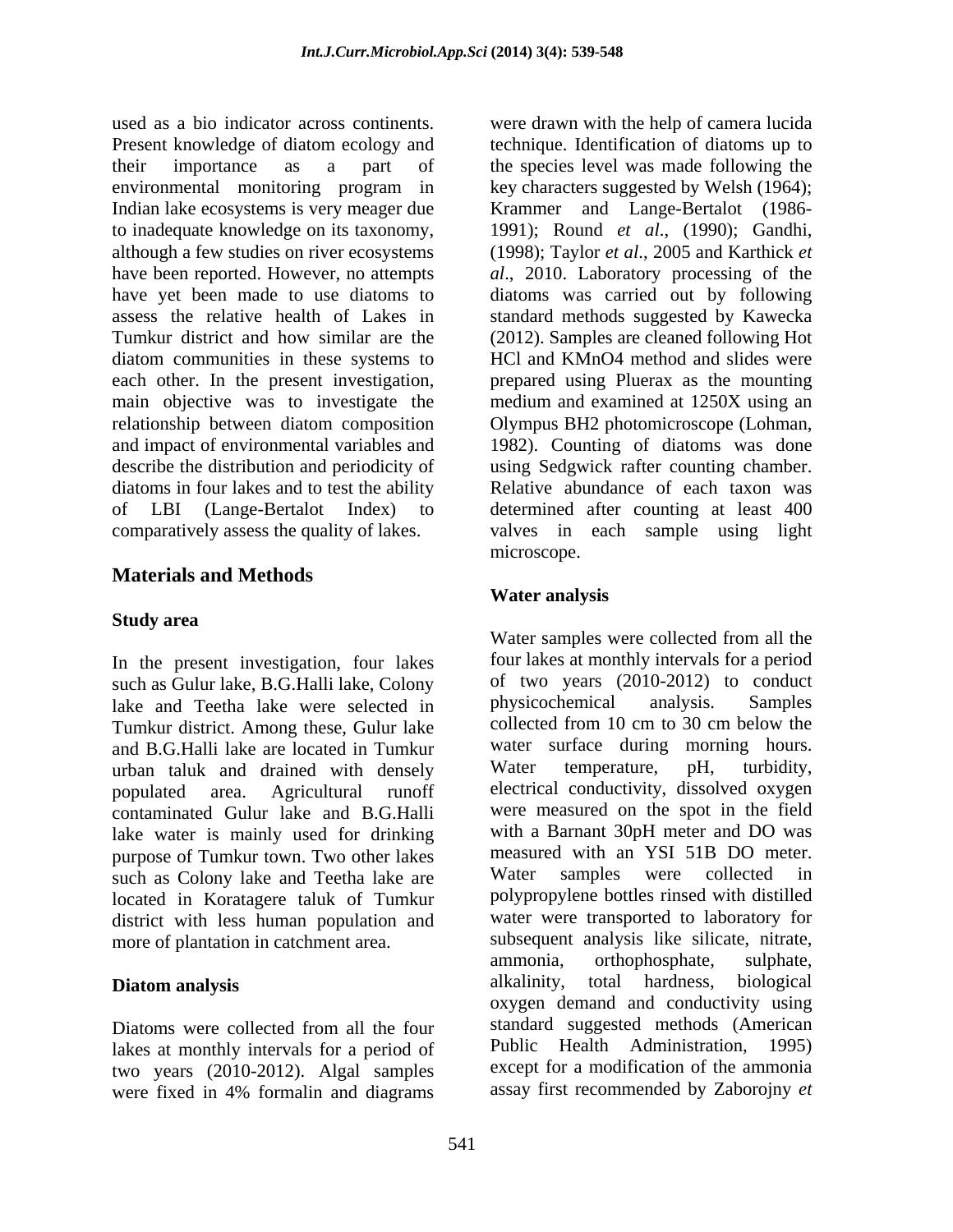*al*., (1973). A Unicam UV 2-100 photospectrometer and a Radiometer TTT 80 autotitrator were used in these analyses.

### **Statistical analysis**

Variation in diatom species distribution and water quality across sites is analysed<br>investigation. Seasonally, pre-monsoon<br>using PAST software version 2.11 recorded a maximum density and using PAST software, version 2.11. Canonical correspondence analysis (CCA) and environmental parameters across 4 sampling sites during 2 years period to evaluate role of environmental variables in

In the results, species diversity of diatoms, values of water quality parameters and diatoms density showed that maximum correlation co-efficient are tabulated (Table 1, 2, 3). Seasonal and relative abundance of diatoms was recorded  $(\text{Figure 2}).$ 

Gulur lake (39%) followed by Teetha lake

A] Constants: Species recorded throughout the period of investigation-*Cymbella cymbiforms, Gomphonema garcile* and

during certain seasons of the year- *Cocconeis placentula* and *Navicula* 

### *salinarum*.

C] Rare: Species represented by- *Melosira granulata* and *Stauroneis anceps.*

including data of abundant diatom taxa structuring diatom communities. numbers during pre-monsoon and in **Results and Discussion** Teetha lake ranks second in supporting the Gulur Lake recorded a total of 19658 Organisms/liter during the entire period of investigation. Seasonally, pre-monsoon recorded a maximum density and minimum densit*y* was noticed during monsoon period. Colony Lake witnessed poor species diversity with 9species and 6genera and supports better density. Seasonally they appeared in maximum minimum numbers during post monsoon. species diversity while Gulur lake stood first (Table 2). Seasonal fluctuations in diatoms density showed that maximum density was recorded during pre-monsoon and a minimum density was recorded during post monsoon (Figure 1).

**Diatom analysis** among those measured in this experiment, Highest diatoms density was observed in composition among sites and dates in (24%), B.G.Halli lake (21%) and least diatom assemblages were observed in the density was observed in Colony lake selected habitats (Vinson and Rushforth, (16%). Diatoms density closely correlated 1989; Nautiyal *et al*., 2000). Patric (1977) with the concentrations of silica, nitrate pointed out the importance of water and sulphate. Periodicity of diatoms has temperature in diatoms periodicity and also been studied. Gulur lake recorded 26 observed inverse relationship between species and are listed in Table 1. temperature and diatoms population. Singh Depending on the relative periodicity, and Swarup (1979) stated that, higher diatoms encountered in this lake have been temperature promotes the growth of categorized into three groups following the diatoms*.* In the present investigation, procedures of Hosamani (1975). diatoms were found peak during pre- *Gyrosigma attenuatum*.<br>
B] Ephemerals: Species recorded only and and by Manikya Reddy and Seasonality is the most important factor, in determining variability in diatom these Lakes. Distinct seasonal variations in monsoon season in all the four lakes showing significant positive correlation with the air temperature  $(r = 0.723)$  and water temperature  $(r = 0.695)$  respectively at 5% level. Similar observations have made by Manikya Reddy and Venkateshwaralu (1992).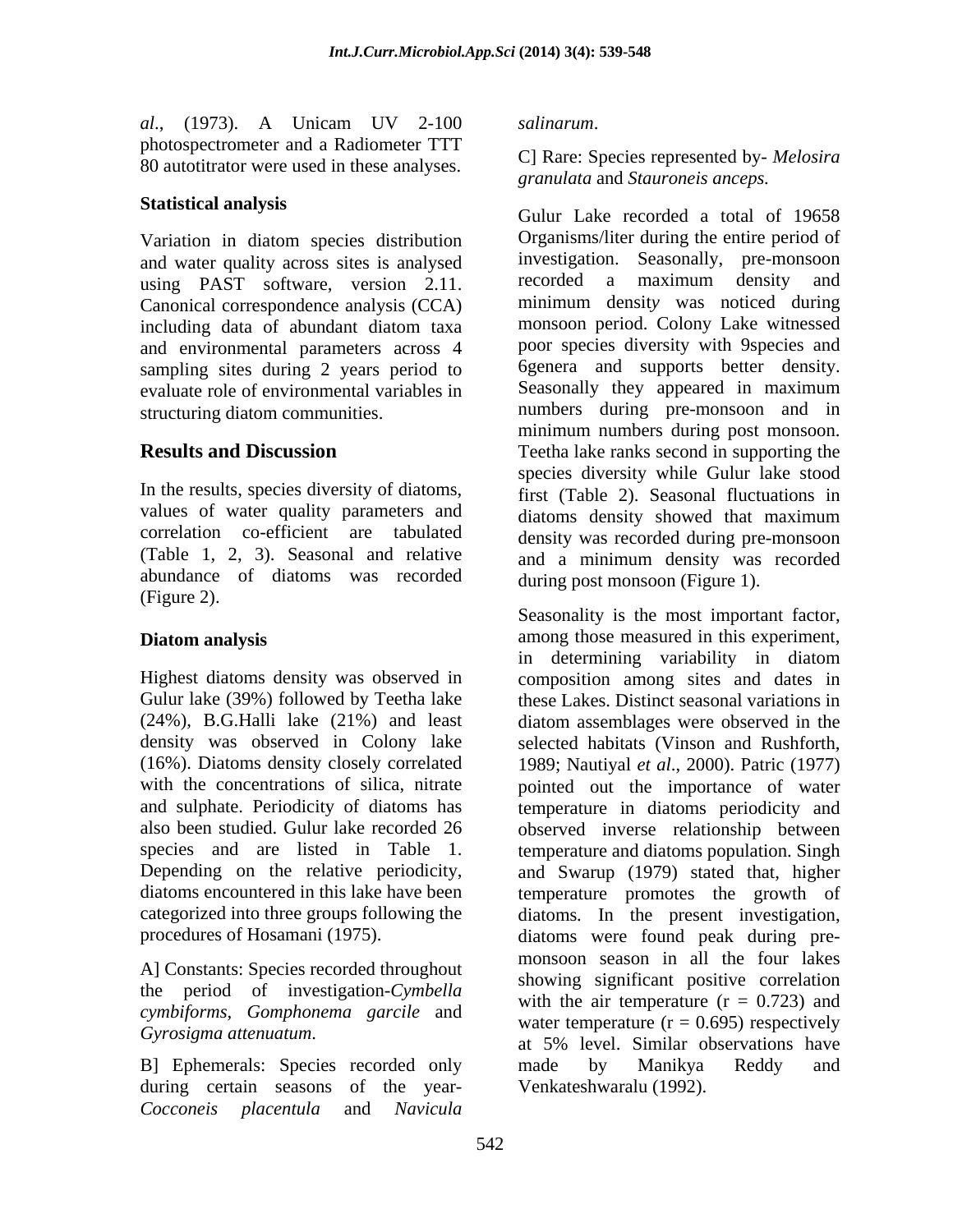|         | Amphora ovalis                      | 25.  | Navicula cuspidate    |
|---------|-------------------------------------|------|-----------------------|
|         | Anomoeoneis serions                 | 26.  | Navicula pupila       |
|         | Cocconeis placentula                | 27.  | Navicula radiosa      |
|         | Cocconeis placentula var euglyphyta |      | Navicula tuscula      |
|         | Cyclotella kuetzingiana             | 29.  | Navicula reinhardtii  |
|         | Cyclotella meninghiniana            | 30.  | Navicula salinarum    |
|         | Cyclotella cymbiformis              | 31.  | Navicula vulpine Kutz |
|         | Cymbella ehrenbergii                | 32.  | Navicula crucicula    |
|         | Cymbella lanceolate Kutz            | 33.  | Navicula rostellata   |
| 10.     | Cymbella muller Hustedt             | kutz |                       |
| 11.     | Cymbella tumida                     | 34.  | Navicula halophile    |
| 12.     | Cymbella turgidula                  | Grun |                       |
| 13.     | Cymbella cuspidata Kutz             | 35.  | Navicula gracilis Her |
| 14.     | Fragillaria construents             | 36.  | Nitzchia recta        |
| 15.     | Fragillaria virescens               | 37.  | Nitzchia acicularis   |
| 16.     | Fragillaria crotnensis              | 38.  | Pinnularia biceps     |
| 17.     | Gomphonema constrictum              | 39.  | Pinnularia            |
| 18.     | Gomphonema gracile Eer              |      | acrosphaeria          |
| 19.     | Gomphonema intricatum kutz          | 40.  | Pinnularia major      |
| 20.     | Gomphonema truncatum                | 41.  | Pinnularia nobilis    |
| 21.     | Gyrosigma accuminatum               | 42.  | Rhopalodia gibberula  |
| 22.     | Gyrosigma attenuatum                | Her. |                       |
| $^{23}$ | Gyrosigma kutzingii                 | 43.  | Tabellaria flocculosa |
| 24.     | Melosira granulate                  | 44.  | Stauroneis anceps     |
|         |                                     | 45.  | Surirella robusta     |
|         |                                     | 46.  | Synedra ulna          |

### **Table.1** Diatoms recorded from four lakes of Tumkur

**Table.2** Physicochemical parameters in four selected lakes of Tumkur

| S1.N                     | Physicochemical parameters                       | Gulur       | <b>B.G.Hall</b> | Colony       | Teetha |
|--------------------------|--------------------------------------------------|-------------|-----------------|--------------|--------|
| $\cdot$ $\alpha$ $\cdot$ |                                                  | <u>Lake</u> | iLake           | <u>Lake </u> | Lake 1 |
|                          |                                                  | 7.07        | 7.04            | 7.11         | 7.04   |
|                          | Air Temperature $(^{\circ}C^{\circ})$            | 29.56       | 29.57           | 31.04        | 30.12  |
|                          | Water Temperature( $°C$ )                        | 26.45       | 27.16           | 27.62        | 26.75  |
|                          | Electrical Conductivity( $\mu \text{Scm}^{-1}$ ) | 540.24      | 661.32          | 689.00       | 488.15 |
|                          | Turbidity (NTU)                                  | 24.00       | 17.90           | 22.58        | 32.00  |
|                          | <b>Total Hardness</b>                            | 232.21      | 179.00          | 168.25       | 274.16 |
|                          | Calcium(mgL)                                     | 16.45       | 11.48           | 21.95        | 21.45  |
|                          | Phosphate(mgL                                    | 0.81        | 0.28            | 0.18         | 0.28   |
|                          | Sulphate(mgL                                     | 73.86       | 39.91           | 30.22        | 30.53  |
| 10.                      | Nitrate(mgL                                      | 4.48        | 0.4             | 0.39         | 0.69   |
| 11.                      | Silica(mgL                                       | 35.31       | 109.85          | 139.06       | 40.48  |
| 12.                      | Dissolved Oxygen(mgL <sup>-1)</sup>              | 7.93        | 7.60            | 7.47         | 8.08   |
|                          | Biological Oxygen Demand $(mgL^{-1})$            | 5.42        | 6.55            | 7.90         | 10.20  |
| 1 J.                     |                                                  |             |                 |              |        |
| 14.                      | Carbon Dioxide(mgL                               | 10.98       | 8.0             | 3.05         | 1.66   |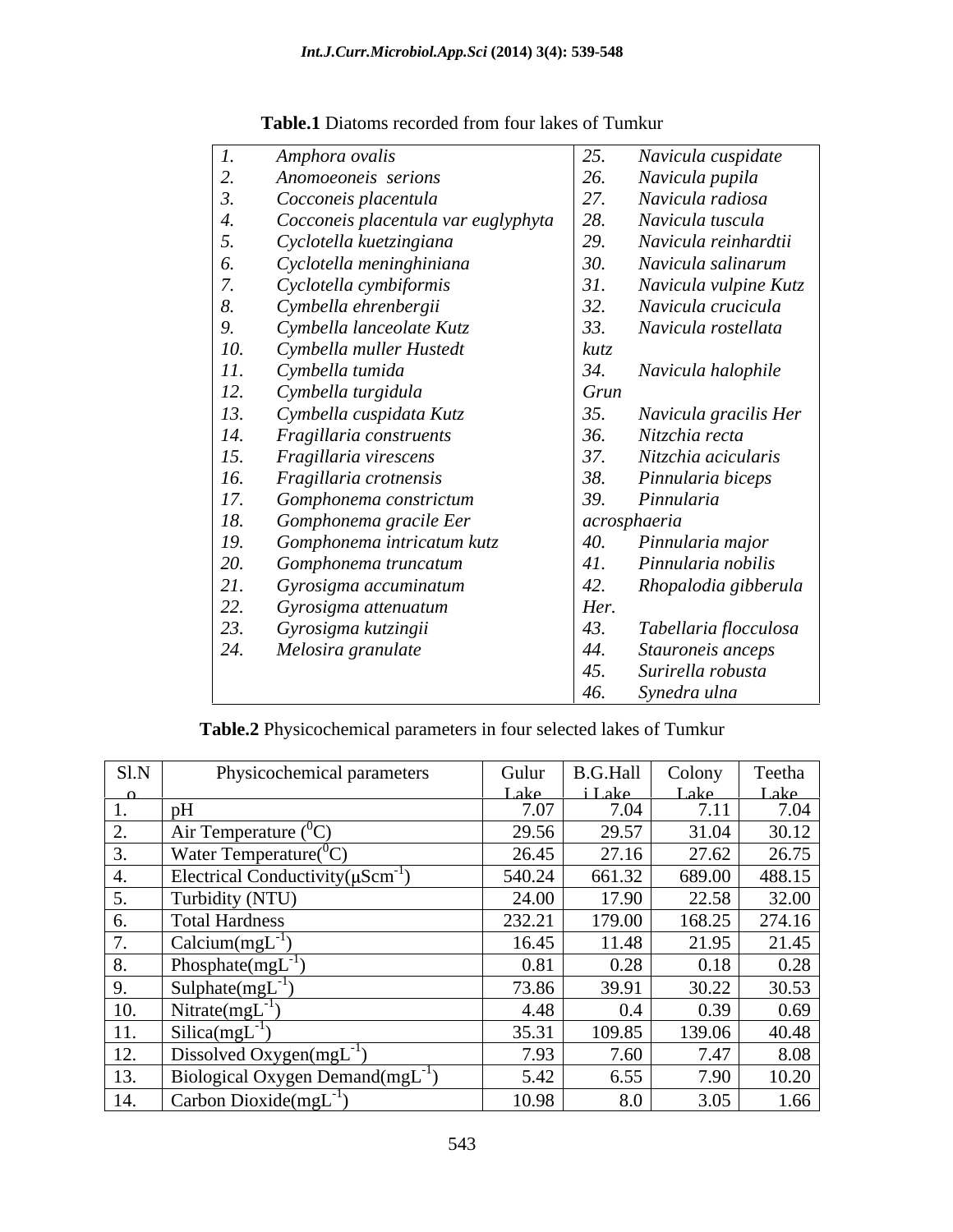| Sl.No.      | Factors                                           | r-values |
|-------------|---------------------------------------------------|----------|
|             | pH                                                | $+0.394$ |
|             |                                                   | 0.057    |
|             |                                                   | $+0.723$ |
| 2.          | Air Temperature                                   | $0.000*$ |
|             |                                                   | $+0.695$ |
| $\vert 3.$  | <b>Water Temperature</b>                          | $0.000*$ |
|             |                                                   | $+0.742$ |
| 4.          | Electrical Conductivity ( $\mu \text{Scm}^{-1}$ ) | 0.0216   |
|             |                                                   | $-0.625$ |
| $\vert 5.$  | Turbidity (NTU)                                   | 0.220    |
|             |                                                   | $-0.321$ |
| 6.          | <b>Total Hardness</b>                             | 0.122    |
|             |                                                   | $-0.129$ |
| 7.          | Calcium                                           | 0.550    |
|             |                                                   | $+0.413$ |
| 8.          | Phosphate                                         | 0.045    |
|             |                                                   |          |
| 9.          | Sulphate                                          | $+0.703$ |
|             |                                                   | $0.000*$ |
| 10.         | Nitrate                                           | $+0.724$ |
|             |                                                   | $0.000*$ |
| 11.         | Silica                                            | $+0.748$ |
|             |                                                   | $0.000*$ |
| $\vert$ 12. | Dissolved Oxygen                                  | $-0.523$ |
|             |                                                   | $0.009*$ |
| $\vert$ 13. | Biological Oxygen Demand $(mgL^{-1})$             | $-0.426$ |
|             |                                                   | $0.006*$ |
| 14.         | Carbon Dioxide                                    | $-0.384$ |
|             |                                                   | 0.064    |

**Table.3** Pooled data of correlation coefficient of diatoms with physicochemical parameters





544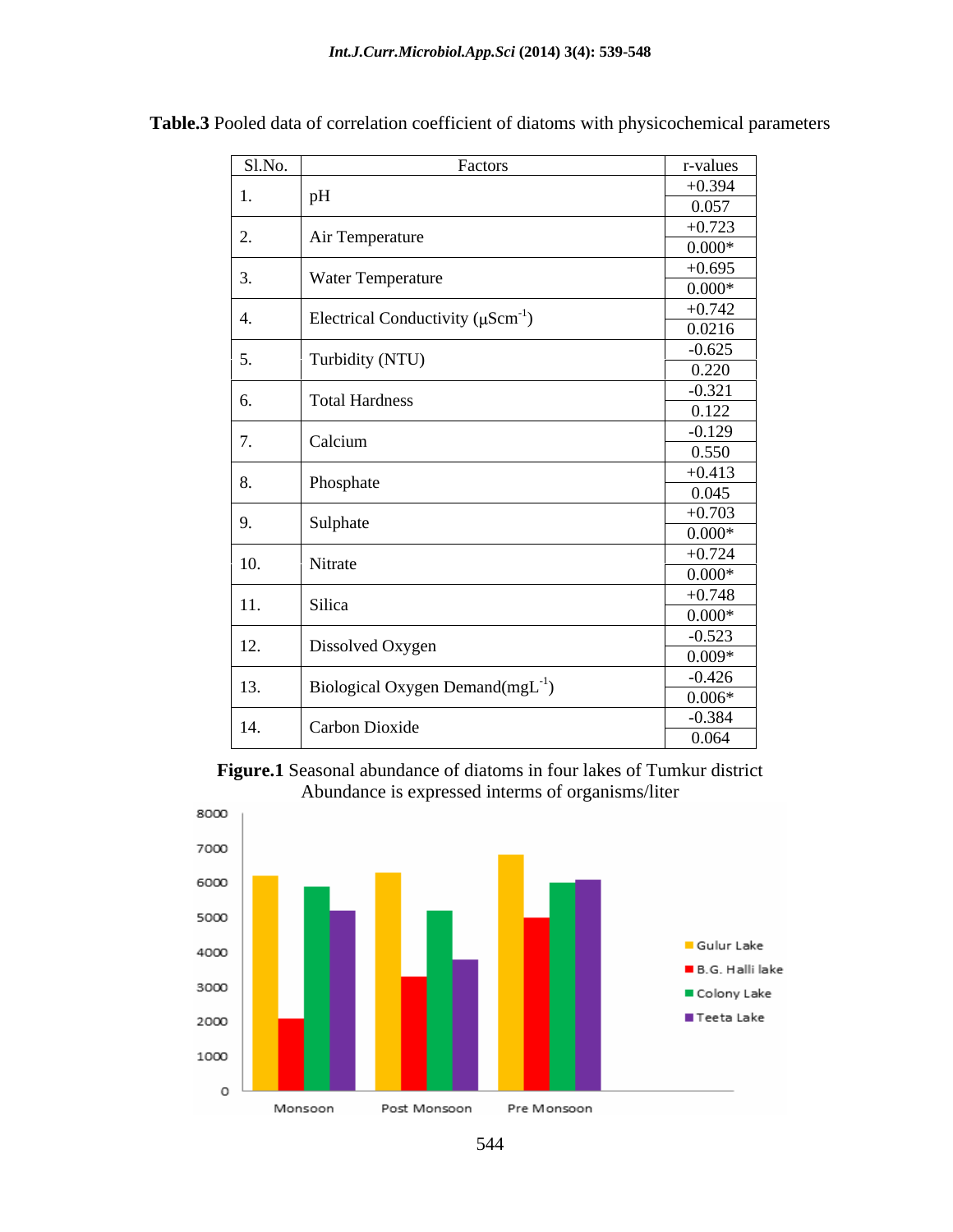

**Figure.2** Relative abundance of diatoms in four lakes of Tumkur district

### **Water analysis** acidic pH do not support the abundance of

Water quality parameters measured were listed in Table 2. During the investigation, Gulur lake to 139.06mg/l in colony lake. concentration were high in Colony lake. Colony lake.  $\qquad \qquad$  of dissolved oxygen  $(r = -0.523)$  at 5%

Statistical analysis showed that pH has no could be established between the direct bearing on the periodicity and composition. Phosphorous, nitrogen and pH are usually the most important community composition in streams (Pan *et al*., 1999). Patric (1977) observed that

all the lakes recorded pH value of slightly showed significant positive correlation alkaline (above 7.0) with considerable with diatom population (Table 3). Hegde periodicity and density. pH recorded and Bharati (1986), Vaishya and Adoni highest in Colony lake. Silica (1992) reported higher density of diatoms concentration varied from 35.31mg/l in in phosphorous rich waters. It is also Comparatively calcium and silica good number of diatoms in accordance However, Gulur lake recorded highest that, diatoms population is positively values of sulphate and nitrate. correlated with concentrations of sulphate Concentration of phosphorous ranges from  $(r = 0.703)$  and nitrate  $(r = 0.724)$  and 0.23mg/l in B.G.Halli lake to 0.18mg/l in negatively correlated with concentrations density of diatoms. Silicate, phosphate, carbon dioxide and phosphate. Meera *et*  nitrate and pH concentrations were *al*., (2010) observed that, diatom based correlated with diatom community water quality analysis of wetlands resulted determinants of algal growth and environmental changes and might be diatoms, while alkaline waters with pH above 8.0 showed higher density of diatoms. Further, concentration of silica noticed that all the four lakes recorded good number of diatoms in accordance with the above researchers. It is noticed  $(r = 0.703)$  and nitrate  $(r = 0.724)$  and of dissolved oxygen  $(r = -0.523)$  at 5% level. However, no significant relationship could be established between the population of diatoms and concentration of with trophic status of wetlands and proves that, diatoms are the suitable indicators of incorporated in wet land conservation.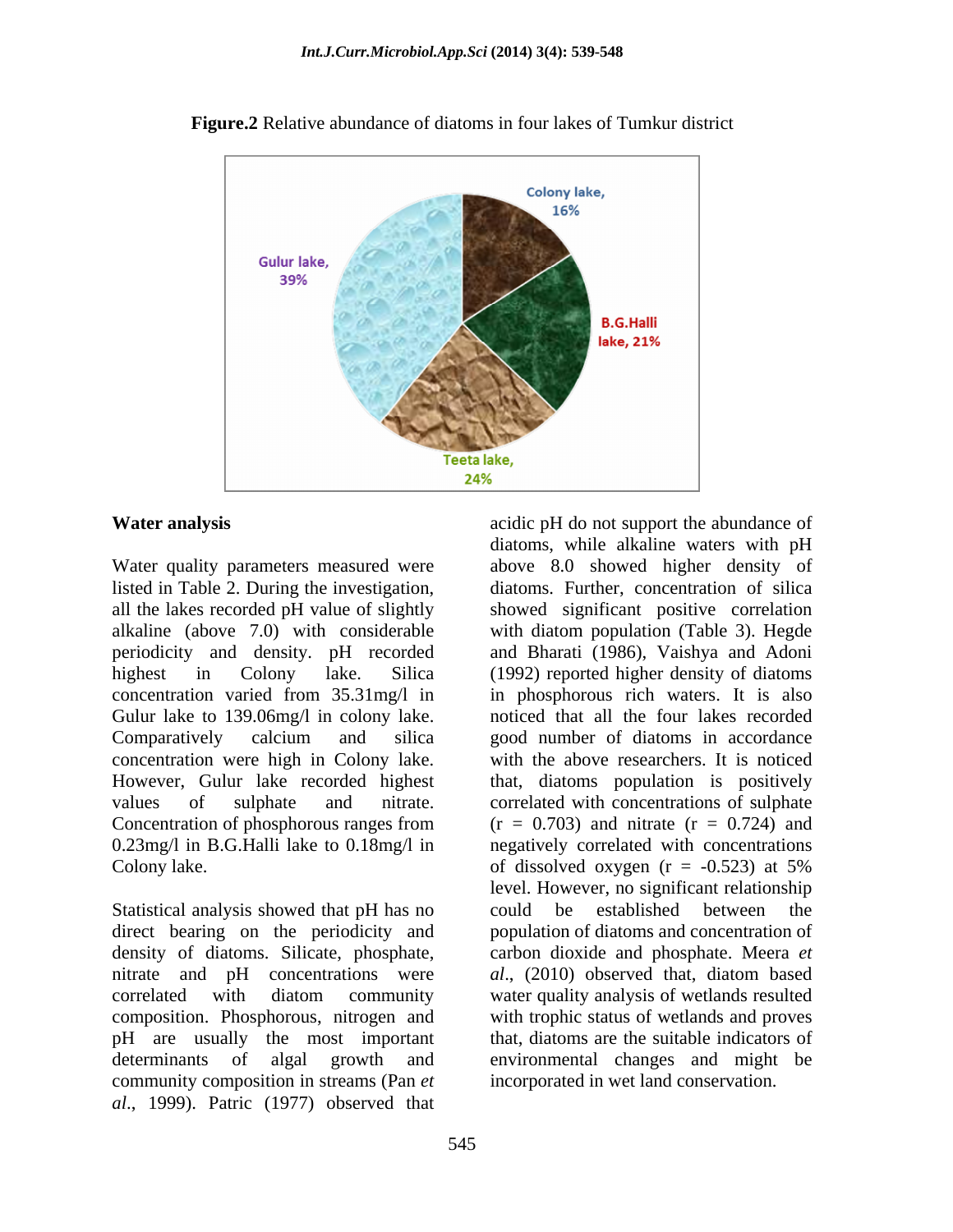Diatom communities and the use of Hydrobiologia 537; 75-87. diatom indices yield significant results in lake water quality monitoring in India. From the results, it is concluded that, selected lakes are at a wide distance apart,<br>many diatom communities in them have benthic diatom communities. Journal of many diatom communities in them have similar environmental properties. Water chemistry is related to diatom indices are an indication that, diatoms can be used as indicators of organic and anthropogenic pollution. It is difficult to say whether Kasekera's deltaic diatom assemblages reflected the lake due to differences in its catchment, stream chemistry or the sampling treatments in this study. In spite of the applicability of the European diatom index to local water bodies, there is a need  $63-76$ . for the development of diatom indices for endemic species applicable to monitoring entral Gujarat with a review of some of tropical Indian lakes. In order to achieve this, identification and preparation of taxonomic list of diatom flora of Indian Gopinathan, C.P. 1984. A systematic account of water bodies needs to be stressed. Further the littoral diatoms of the south west coast of research is needed to determine whether sampling deltaic sediments to study Lake Diatom communities could become a an unhanded stream in relation to insitu reliable tool for studying lake nutrient enrichment and current velocity. environments. Aquatic Botany. 47(2); 185-189, tom communities and the use of the streams in transfer and the streams. The streams of the streams in the results, it is concluded that. However, it is concluded that the streams. The streams in the streams in the conclus

- Alakananda, B., Karthick, B., Mahesh, M.K., and Ramachandra, T.V. 2011. Diatom based pollution monitoring in urban wetlands. Journal of Soil and Water Sciences. 4(2);
- American Public Health Administration<br>
Homoni S.D. 1075 Limpological studies in (APHA). 1995. Standard methods for the examination of water and waste water.  $(19<sup>th</sup>$
- Atazadeh, I., Sharifi, M., and Kelly, M.G. 2007. Evaluation of the Trophic Diatom match to  $19(1)$ ; 23-26.<br>assessing water quality in River Gharasou, western Iran. Hydrobiologia. 589; 165-17.
- Bellinger, B., Cocquyt C., and O'Reilly, C. 2006. Benthic diatoms as indicators of

- Desikachary, T.V. 1962. The diatoms. Current Science. 31(2); 43-45.
- Eloranta, P., and Soininen, J. 2002. Ecological status of some finish rivers evaluated using benthic diatom communities. Journal of Applied Phycology. 14(1); 1-7.
- Fumanti, B., Cavacini, P., and Alfinito, S. 1997. Benthic algal mats of some lakes of inexpressible Island, Northern Victoria Land, Antarctica. Polar Biology. 17; 25-30.
- Gaiser, E.E., Brooks, M.J., Kenney, W.F., Schelske, C.L., and Taylor, B.E. 2004. Interpreting the hydrological history of a temporary pond from chemical and microscopic characterization of siliceous microfossils. Journal of Paleolimnology. 31; 63-76.
- Gandhi, H.P. 1998. Freshwater diatoms of central Gujarat with a review of some others. Bishen Singh Mahendra Pal Singh, Dehradun.
- India. J. Mar. Bio. Ass. India. 26 (1,2); 1-31.
- Gosh, M., Gaur, J.P. 1993. Algal periphyton of an unhanded stream in relation to insitu
- **References** Ecological studies in ponds and lake of Hegde, G.R., and Bharathi, S.G. 1986. Dharwad. Occurrence of euglenoid blooms. Phykos. 25; 62-67.
	- 33-52.<br>
	Month Seminar Series No. 14. pp.35-70. Herdendorf, C.E. 1989. Paleogeography and Geomorphology of Lake Erie, in Lake Erie Estuarine Systems: Issues, Resources, Status and Management. NOAA Estuary-of-the
		- $t_{\text{th}}$  pond and lakes of Dharwad. Ph.D. Thesis, Hosmani, S.P. 1975. Limnological studies in Karnatak University, Karnataka, India.
	- ed.), Washington, D.C.<br>
	Hosmani, S.P., and Bharathi, S.G. 1980. Algae Evaluation of the Trophic Diatom Index for  $\frac{10(1) \cdot 22.26}{10(1) \cdot 22.26}$ as indicators of organic pollution. Phykos. 19(1); 23-26.
		- Juttner, I., Rothfritz, H., Ormerod, S.J. 1996. Diatoms as indicators of river quality in the Napalese Middle Hills with consideration of the effects of habitat-specific sampling. Freshwater Biology. 36(2); 475-486.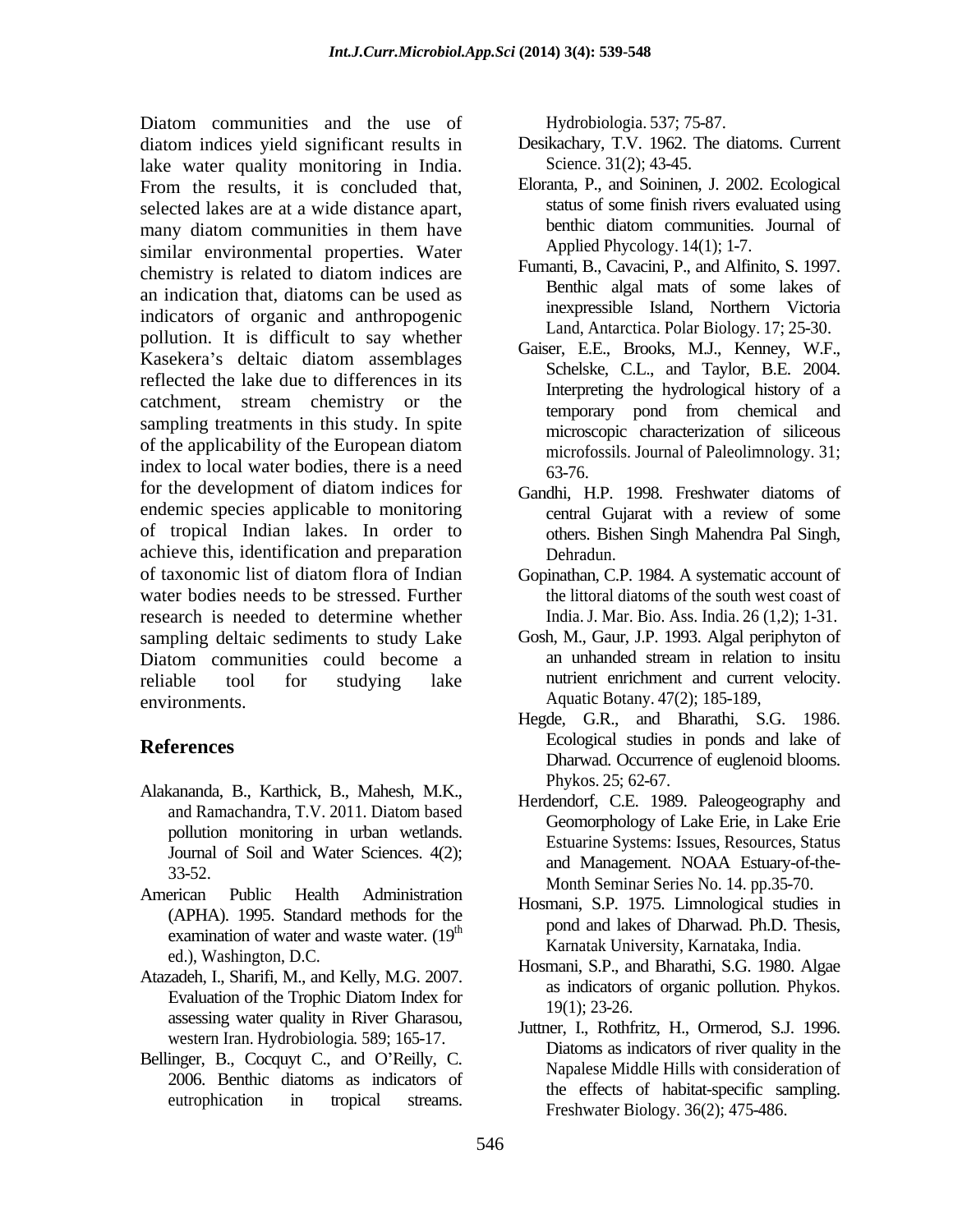- Juttner, I., Sharma, S., Mani, D.B., Ormerod, S.J., Chimonides, P.J., and Cox, E.J. 2003. *Gesamtliteraturverzeichnis*: 437 pp.5. In: Diatoms as indicators of stream quality in Subwasser flora von Mitteleuropa. Gustav the Kathmandu Valley and Middle Hills of
- Juttner, I., Chimonides, P.J., and Ormerod, S.J. 10.1007/s10661-009-0775-2.
- Karthick, B., Alkananda, B., and Ramachandra, Meera, D.S., Alakananda, B., and Ramachandra, Information System (ENVIS) Technical Report No. 31. Centre for Ecological
- Karthick, B., Taylor, J.C., Mahesh, M.K., and
- Karthick, B., Mahesh, M.K., and Ramachandra, Diatom Assemblages of Central Western Ghats. Current Science. 100(4); 552-558.
- Kawecka, B. 2012. Diatom diversity in streams Nautiyal, R., Nautiyal, P., and Singh, H.R. 2000. Szafer Institute of Botany. Polish Academy of Sciences, Krakow. pp.213. ISBN 978-83-
- Kelly, M.G. 2006. A comparison of diatoms with other phytobenthos as indicators of International Diatom Symposium, Poland, 15; 481-495.
- Krammer, K., and Lange-Bertalot, H. 1986- 876 pp.2*. Bacillariaceae, Epithemiaceae, Fragilariaceae, Eunotiaceae*. <sup>576</sup> pp.4*. Achnanthaceae, Kritische Ergänzungen zu*

*Navicula (Lineolatae) und Gomphonema,* Subwasser flora von Mitteleuropa. Gustav Fischer Verlag, Stuttgart-Jena, New York.

- Nepal and India. Freshwater Biology. Lohman, K.E. 1982. A procedure for the 48(11); 2065-2084. The microscopic study of diatomaceous microscopic study of diatomaceous sediments. Nova Hedwigia. 39; 267-283.
- 2009. Using diatoms as quality indicators Manikya Reddy, P., and Venkateswarlu, V. for a newly-formed urban lake and its 1992. The impact of paper mill effluents on catchment. Environment Monitoring and the algal flora of river Thungabhadra. Assessment, 162; 47-65. DOI Journal of Indian Botanical Society. 71; 109-114.
- T.V. 2009. Diatom based pollution monitoring in urban wetlands of diatoms in Bangalore lakes. Paper presented Coimbatore, Tamil Nadu. Environmental in Lake 2010: 7<sup>th</sup> Biennial Lake Conference T.V. 2010. Ecology and distribution of <sup>th</sup> Biennial Lake Conference on Wetlands, Biodiversity and Climate Change. December 22-24, 2010. pp: 1-15.
- Science, Indian Institute of Science, Munawar, M. 1974. Limnological studies of Bangalore. freshwater ponds of Hyderabad-India. IV. Ramachandra, T.V. 2010. Protocols for composition of unicellular and colonial Collection, Preservation and Enumeration of phytoplankton in polluted and unpolluted Diatoms from Aquatic Habitats for Water environments. Hydrobiology. 45; 1-32. The Bioscience. Periodicity and species environments. Hydrobiology. 45; 1-32.
- Quality Monitoring in India. ICFAI Nautiyal, R., and Nautiyal, P. 1999. Altitudinal University Journal of Soil and Water variations in the pennate diatom flora of the Sciences. 3(1); 1-36. Alaknanda-Ganga river system in the T.V. 2011. Nestedness Pattern in Stream Proceedings of 14<sup>th</sup> International Diatom variations in the pennate diatom flora of the Himalayan stretch of Garhwal region. In: Proceedings of 14<sup>th</sup> International Diatom <sup>th</sup> International Diatom Symposium, Koeltz Scientific Books, Koenigstein. pp.85-100.
- of the Tatra National Park (Poland) as Species richness and diversity of epilithic indicator of environmental conditions. W. diatom communities of different natural substrates in the cold water river Alkananda. Tropical Ecology. 41(2); 255-258.
- 89648-91-4 Pan, Y., Stevenson, R.J., Hill, B.H., Herlihy, ecological status in streams in Northern systems-a regional assessment. Journal of England. Proceedings of the 18<sup>th</sup> the North American Benthological Society. A.T., and Collins, G.B. 1996. Using diatoms as indicators of ecological conditions in lotic 15; 481-495.
- Bristol. (ed. by Witowski, A.) pp.139-151. Pan, Y., Stevenson, R.J., Hill, B.H., Kaufmann, 1991. *Bacillariophyceae.*1*. Naviculaceae.* patterns and ecological determinants of *Surirellaceae.* 596 pp.3*. Centrales,* Highland streams. Journal of Phycology. 35; P.R., and Herlihy, A.T. 1999. Spatial benthic algal assemblages in Mid-Atlantic 460-468.

Patrick, R. 1977. Ecology of fresh water